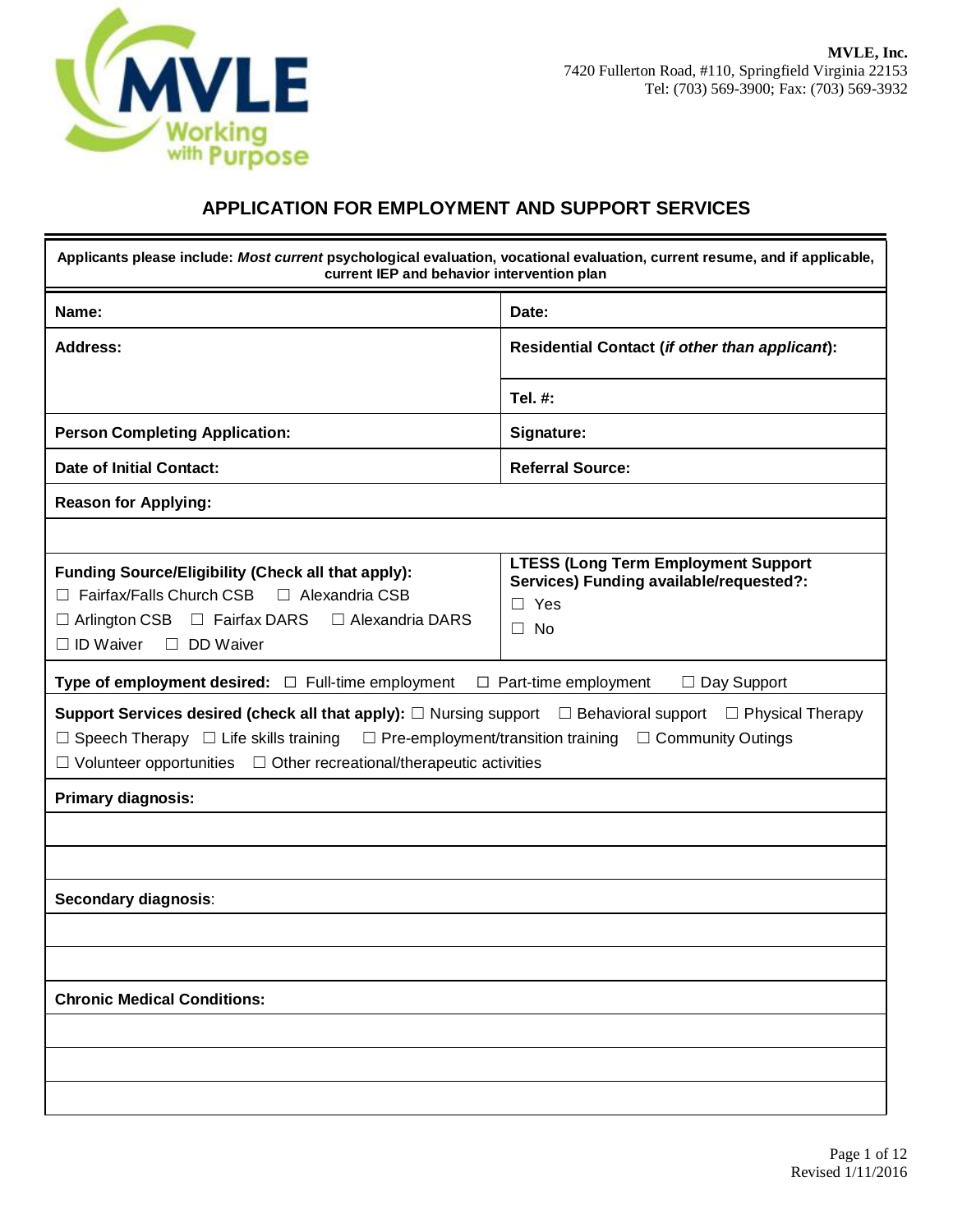| Other needs not listed above (i.e., mental health, physical, communication, hearing, visual, sensory, dietary): |                        |                   |                 |  |  |  |
|-----------------------------------------------------------------------------------------------------------------|------------------------|-------------------|-----------------|--|--|--|
|                                                                                                                 |                        |                   |                 |  |  |  |
|                                                                                                                 |                        |                   |                 |  |  |  |
| EDUCATION/VOCATIONAL TRAINING HISTORY<br>(List most recent first)                                               |                        |                   |                 |  |  |  |
| Education/Training Program Name and Address                                                                     | Program                | <b>Start Date</b> | <b>End Date</b> |  |  |  |
|                                                                                                                 |                        |                   |                 |  |  |  |
|                                                                                                                 |                        |                   |                 |  |  |  |
| <b>EMPLOYMENT HISTORY</b><br>(List most recent first)                                                           |                        |                   |                 |  |  |  |
| <b>Employer Name and Address</b>                                                                                | <b>Position/Duties</b> | <b>Start Date</b> | <b>End Date</b> |  |  |  |
|                                                                                                                 |                        |                   |                 |  |  |  |
| Reason(s) for leaving: (Please be specific. Include any issues while on this job).                              |                        |                   |                 |  |  |  |
| <b>Employer Name and Address</b>                                                                                | <b>Position/Duties</b> | <b>Start Date</b> | <b>End Date</b> |  |  |  |
|                                                                                                                 |                        |                   |                 |  |  |  |
| Reason(s) for leaving: (Please be specific. Include any issues while on this job).                              |                        |                   |                 |  |  |  |
| <b>Employer Name and Address</b>                                                                                | <b>Position/Duties</b> | <b>Start Date</b> | <b>End Date</b> |  |  |  |
|                                                                                                                 |                        |                   |                 |  |  |  |
| Reason(s) for leaving: (Please be specific. Include any issues while on this job).                              |                        |                   |                 |  |  |  |
| <b>INTERESTS, TALENTS, HOBBIES, AND GOALS</b>                                                                   |                        |                   |                 |  |  |  |
|                                                                                                                 |                        |                   |                 |  |  |  |
|                                                                                                                 |                        |                   |                 |  |  |  |

**\_\_\_\_\_\_\_\_\_\_\_\_\_\_\_\_\_\_\_\_\_\_\_\_\_\_\_\_\_\_\_\_\_\_\_\_\_\_ \_\_\_\_\_\_\_\_\_\_\_\_\_\_\_\_\_\_\_\_\_**

**Signature of Applicant:** Date: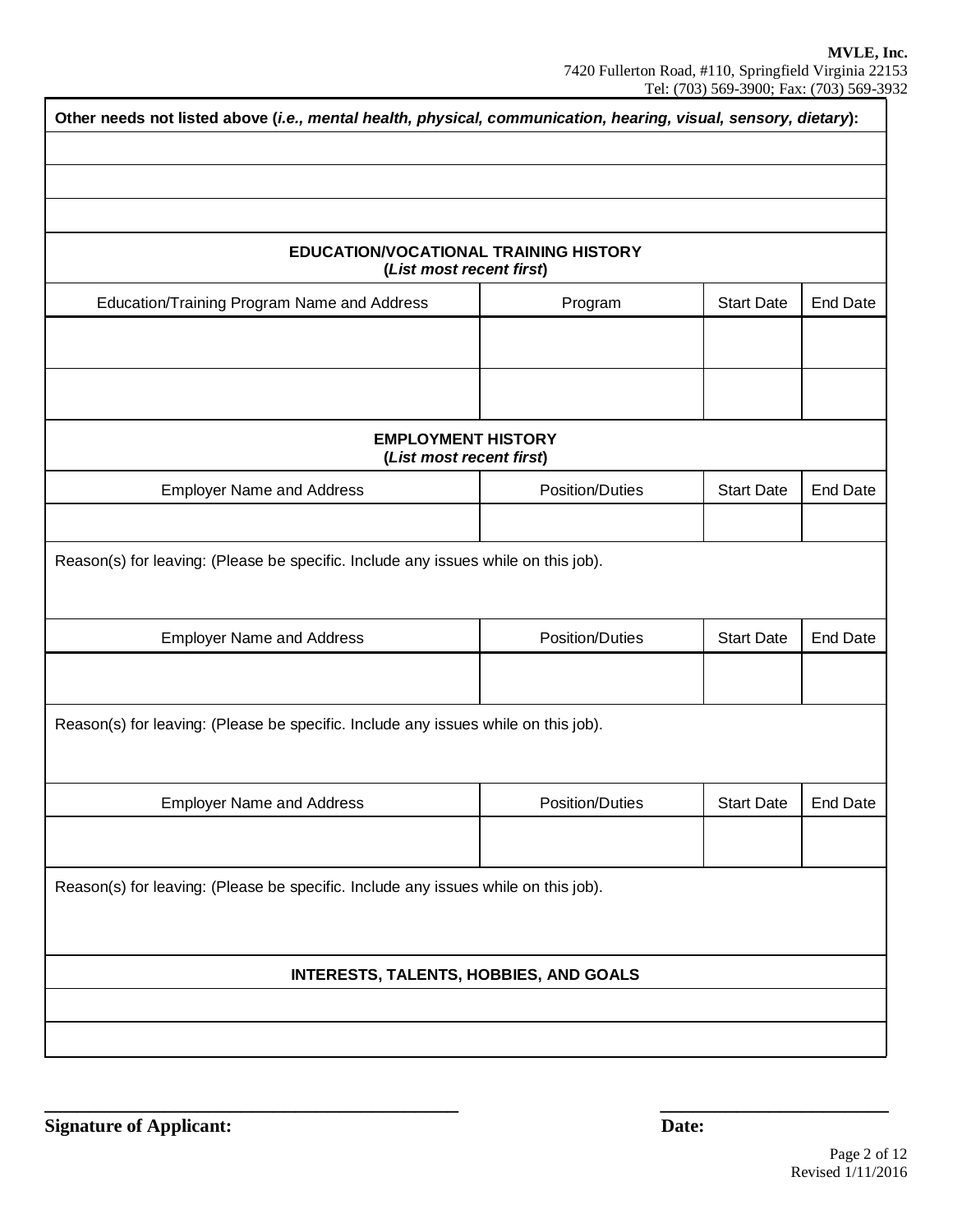## **Employee Profile**

| <b>Updated On:</b>                                                                                                                                                                                                                                                                                                                                                                                                                                                                                                                                                                                                                             |                     |                                  | <b>Transportation Info:</b>            |                 |                        |
|------------------------------------------------------------------------------------------------------------------------------------------------------------------------------------------------------------------------------------------------------------------------------------------------------------------------------------------------------------------------------------------------------------------------------------------------------------------------------------------------------------------------------------------------------------------------------------------------------------------------------------------------|---------------------|----------------------------------|----------------------------------------|-----------------|------------------------|
|                                                                                                                                                                                                                                                                                                                                                                                                                                                                                                                                                                                                                                                |                     | <b>IDENTIFYING INFORMATION</b>   |                                        |                 |                        |
| Full Name:                                                                                                                                                                                                                                                                                                                                                                                                                                                                                                                                                                                                                                     |                     | Date of Birth:                   |                                        | Admission date: |                        |
| Address: (number and street)                                                                                                                                                                                                                                                                                                                                                                                                                                                                                                                                                                                                                   |                     | Telephone #:                     |                                        | Email:          |                        |
| City, State, Zip Code                                                                                                                                                                                                                                                                                                                                                                                                                                                                                                                                                                                                                          |                     | Point of Contact:                |                                        |                 |                        |
| Guardianship status: $\Box$ Own<br>**Please provide copy of guardianship document**                                                                                                                                                                                                                                                                                                                                                                                                                                                                                                                                                            | $\Box$ Has guardian |                                  | P.O.C. Telephone # (if different):     |                 |                        |
| Social Security Number:                                                                                                                                                                                                                                                                                                                                                                                                                                                                                                                                                                                                                        |                     | Medicaid Number (if applicable): |                                        |                 | <b>Marital Status:</b> |
|                                                                                                                                                                                                                                                                                                                                                                                                                                                                                                                                                                                                                                                |                     |                                  | PARENT/LEGAL GUARDIAN INFORMATION      |                 |                        |
| Name(s):                                                                                                                                                                                                                                                                                                                                                                                                                                                                                                                                                                                                                                       |                     | Relationship:                    |                                        |                 |                        |
| Address:                                                                                                                                                                                                                                                                                                                                                                                                                                                                                                                                                                                                                                       |                     | Telephone $# (W)$ :              |                                        |                 |                        |
|                                                                                                                                                                                                                                                                                                                                                                                                                                                                                                                                                                                                                                                |                     | Telephone $# (H)$ :              |                                        |                 |                        |
|                                                                                                                                                                                                                                                                                                                                                                                                                                                                                                                                                                                                                                                |                     | <b>EMERGENCY CONTACTS</b>        |                                        |                 |                        |
| List below person who MUST be contacted, in the order of contact. If parent/guardian, enter below in proper order.                                                                                                                                                                                                                                                                                                                                                                                                                                                                                                                             |                     |                                  |                                        |                 |                        |
| Name(s):                                                                                                                                                                                                                                                                                                                                                                                                                                                                                                                                                                                                                                       |                     | Relationship:                    |                                        |                 |                        |
| Address:                                                                                                                                                                                                                                                                                                                                                                                                                                                                                                                                                                                                                                       |                     | Telephone $# (W)$ :              |                                        |                 |                        |
|                                                                                                                                                                                                                                                                                                                                                                                                                                                                                                                                                                                                                                                |                     | Telephone # (H):                 |                                        |                 |                        |
| Name(s):                                                                                                                                                                                                                                                                                                                                                                                                                                                                                                                                                                                                                                       |                     | Relationship:                    |                                        |                 |                        |
| Address:                                                                                                                                                                                                                                                                                                                                                                                                                                                                                                                                                                                                                                       |                     | Telephone $# (W)$ :              |                                        |                 |                        |
|                                                                                                                                                                                                                                                                                                                                                                                                                                                                                                                                                                                                                                                |                     | Telephone $# (H)$ :              |                                        |                 |                        |
| Name(s):                                                                                                                                                                                                                                                                                                                                                                                                                                                                                                                                                                                                                                       |                     | Relationship:                    |                                        |                 |                        |
| Address:                                                                                                                                                                                                                                                                                                                                                                                                                                                                                                                                                                                                                                       |                     | Telephone $# (W)$ :              |                                        |                 |                        |
|                                                                                                                                                                                                                                                                                                                                                                                                                                                                                                                                                                                                                                                |                     | Telephone # (H):                 |                                        |                 |                        |
|                                                                                                                                                                                                                                                                                                                                                                                                                                                                                                                                                                                                                                                |                     |                                  | <b>MEDICAL INSURANCE INFORMATION</b>   |                 |                        |
| Medical Insurance Company:                                                                                                                                                                                                                                                                                                                                                                                                                                                                                                                                                                                                                     |                     |                                  | POLICY #:                              |                 |                        |
| <b>MEDICAID</b>                                                                                                                                                                                                                                                                                                                                                                                                                                                                                                                                                                                                                                | <b>MEDICARE</b>     |                                  | <b>CHAMPUS</b>                         |                 | $ID#$ :                |
|                                                                                                                                                                                                                                                                                                                                                                                                                                                                                                                                                                                                                                                |                     |                                  | <b>EMERGENCY MEDICAL AUTHORIZATION</b> |                 |                        |
| Purpose: to facilitate emergency treatment should the individual become ill or injured at work, en-route to the job site or when participating in an activity                                                                                                                                                                                                                                                                                                                                                                                                                                                                                  |                     |                                  |                                        |                 |                        |
| organized and/or authorized by the agency.<br>Preferred Hospital:                                                                                                                                                                                                                                                                                                                                                                                                                                                                                                                                                                              |                     |                                  |                                        |                 |                        |
| Address:                                                                                                                                                                                                                                                                                                                                                                                                                                                                                                                                                                                                                                       |                     | Telephone #:                     |                                        |                 |                        |
|                                                                                                                                                                                                                                                                                                                                                                                                                                                                                                                                                                                                                                                |                     |                                  | Alternative Telephone #:               |                 |                        |
| Preferred Physician:                                                                                                                                                                                                                                                                                                                                                                                                                                                                                                                                                                                                                           |                     |                                  |                                        |                 |                        |
| Address:                                                                                                                                                                                                                                                                                                                                                                                                                                                                                                                                                                                                                                       |                     | Telephone #:                     |                                        |                 |                        |
|                                                                                                                                                                                                                                                                                                                                                                                                                                                                                                                                                                                                                                                |                     |                                  | Alternative Telephone #:               |                 |                        |
| Preferred Dentist:<br>Address:                                                                                                                                                                                                                                                                                                                                                                                                                                                                                                                                                                                                                 |                     | Telephone #:                     |                                        |                 |                        |
|                                                                                                                                                                                                                                                                                                                                                                                                                                                                                                                                                                                                                                                |                     |                                  | Alternative Telephone #:               |                 |                        |
| In the event that, in the judgment of MVLE/employer staff, emergency medical treatment is necessary, I hereby give my consent for the transfer to the<br>1.<br>above hospital, or other reasonably accessible hospital.<br>2.<br>In the event that the above designated practitioner(s) is/are not available, I hereby give my consent for the utilization of emergency medical personnel.<br>Note: This authorization does not cover major surgery unless the opinions of two (2) other licensed physicians or dentists concur in the necessity for such<br>surgery. Such opinions must be obtained prior to the performance of such surgery. |                     |                                  |                                        |                 |                        |
| Employee's Signature:                                                                                                                                                                                                                                                                                                                                                                                                                                                                                                                                                                                                                          |                     | Date:                            |                                        |                 |                        |
| Legal Guardian Signature:                                                                                                                                                                                                                                                                                                                                                                                                                                                                                                                                                                                                                      |                     | Date:                            |                                        |                 |                        |
|                                                                                                                                                                                                                                                                                                                                                                                                                                                                                                                                                                                                                                                |                     |                                  |                                        |                 |                        |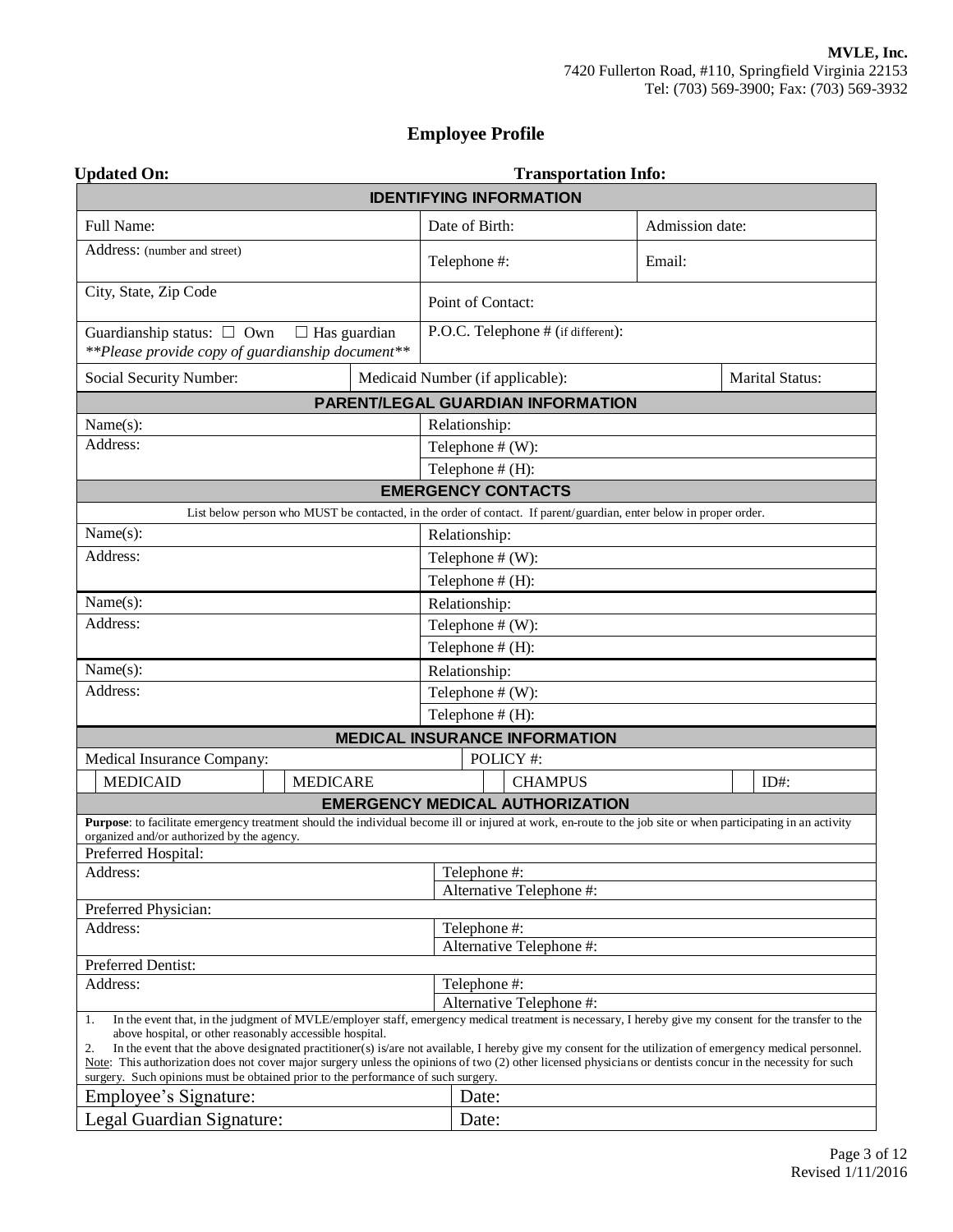| <b>MVLE Staff Signature:</b>                                                                                                               | Date:                                                                               |                          | 50, 500, 100, 100     |  |  |  |  |
|--------------------------------------------------------------------------------------------------------------------------------------------|-------------------------------------------------------------------------------------|--------------------------|-----------------------|--|--|--|--|
| <b>CURRENT MEDICAL INFORMATION</b>                                                                                                         |                                                                                     |                          |                       |  |  |  |  |
| Date of Current Physical: (please attach a copy)                                                                                           |                                                                                     | Date of Current TB Test: |                       |  |  |  |  |
| Allergies (PAST & CURRENT):                                                                                                                |                                                                                     |                          |                       |  |  |  |  |
|                                                                                                                                            |                                                                                     |                          |                       |  |  |  |  |
| Substance Abuse:                                                                                                                           |                                                                                     |                          |                       |  |  |  |  |
|                                                                                                                                            |                                                                                     |                          |                       |  |  |  |  |
|                                                                                                                                            |                                                                                     |                          |                       |  |  |  |  |
|                                                                                                                                            |                                                                                     |                          |                       |  |  |  |  |
|                                                                                                                                            | MEDICATION/DRUGS (including prescription, non-prescription, nicotine, and alcohol): |                          |                       |  |  |  |  |
| Medication/Drug<br>Dosage                                                                                                                  | Frequency/Time                                                                      | Purpose                  | <b>Start/End Date</b> |  |  |  |  |
|                                                                                                                                            |                                                                                     |                          |                       |  |  |  |  |
|                                                                                                                                            |                                                                                     |                          |                       |  |  |  |  |
|                                                                                                                                            |                                                                                     |                          |                       |  |  |  |  |
| SIGNIFICANT MEDICAL CONDITIONS/PROBLEMS: (IE: Sight/hearing/speech, seizures, arthritis, diabetes, phobias, communicable diseases - Please |                                                                                     |                          |                       |  |  |  |  |
| mark all that apply)                                                                                                                       |                                                                                     |                          |                       |  |  |  |  |
| Seizures<br>Vision<br>Diabetes                                                                                                             | Hearing<br>Arthritis                                                                | Falls Risk               | Paralysis             |  |  |  |  |
| Dietary (Please indicate type):                                                                                                            |                                                                                     |                          |                       |  |  |  |  |
| Cancer $\Box$ Asthma<br>Cerebral Palsy $\[\]$                                                                                              | <b>COPD</b>                                                                         | Colostomy Care           | <b>Ostomy Care</b>    |  |  |  |  |
| Thyroid Disease<br><b>Heart Disease</b>                                                                                                    |                                                                                     |                          |                       |  |  |  |  |
| Other: (Please indicate):                                                                                                                  |                                                                                     |                          |                       |  |  |  |  |
| Past Serious Illnesses, Injuries and Hospitalizations:                                                                                     |                                                                                     |                          |                       |  |  |  |  |
|                                                                                                                                            |                                                                                     |                          |                       |  |  |  |  |
|                                                                                                                                            |                                                                                     |                          |                       |  |  |  |  |
|                                                                                                                                            |                                                                                     |                          |                       |  |  |  |  |
|                                                                                                                                            |                                                                                     |                          |                       |  |  |  |  |
| Does the individual have an Advanced Directive (DNR)?                                                                                      | Yes                                                                                 | N <sub>0</sub>           |                       |  |  |  |  |
| If yes original medical documentation must be filed with the MVLE nursing office.                                                          |                                                                                     |                          |                       |  |  |  |  |

MVLE Staff signature confirms that all the information is accurate as reported by the individual, parent/guardian, or case manager. The Employee Profile form is to be reviewed during each annual evaluation to ensure the information is current and appropriate. Changes are to be completed on another Employee Profile form. A MVLE staff and individual or guardian's dated signature will confirm a renewal of the individual profile form without changes.

| <b>MVLE Staff Signature</b> | <b>Employee Signature</b> | Date |
|-----------------------------|---------------------------|------|
| <b>MVLE Staff Signature</b> | <b>Employee Signature</b> | Date |
| <b>MVLE Staff Signature</b> | <b>Employee Signature</b> | Date |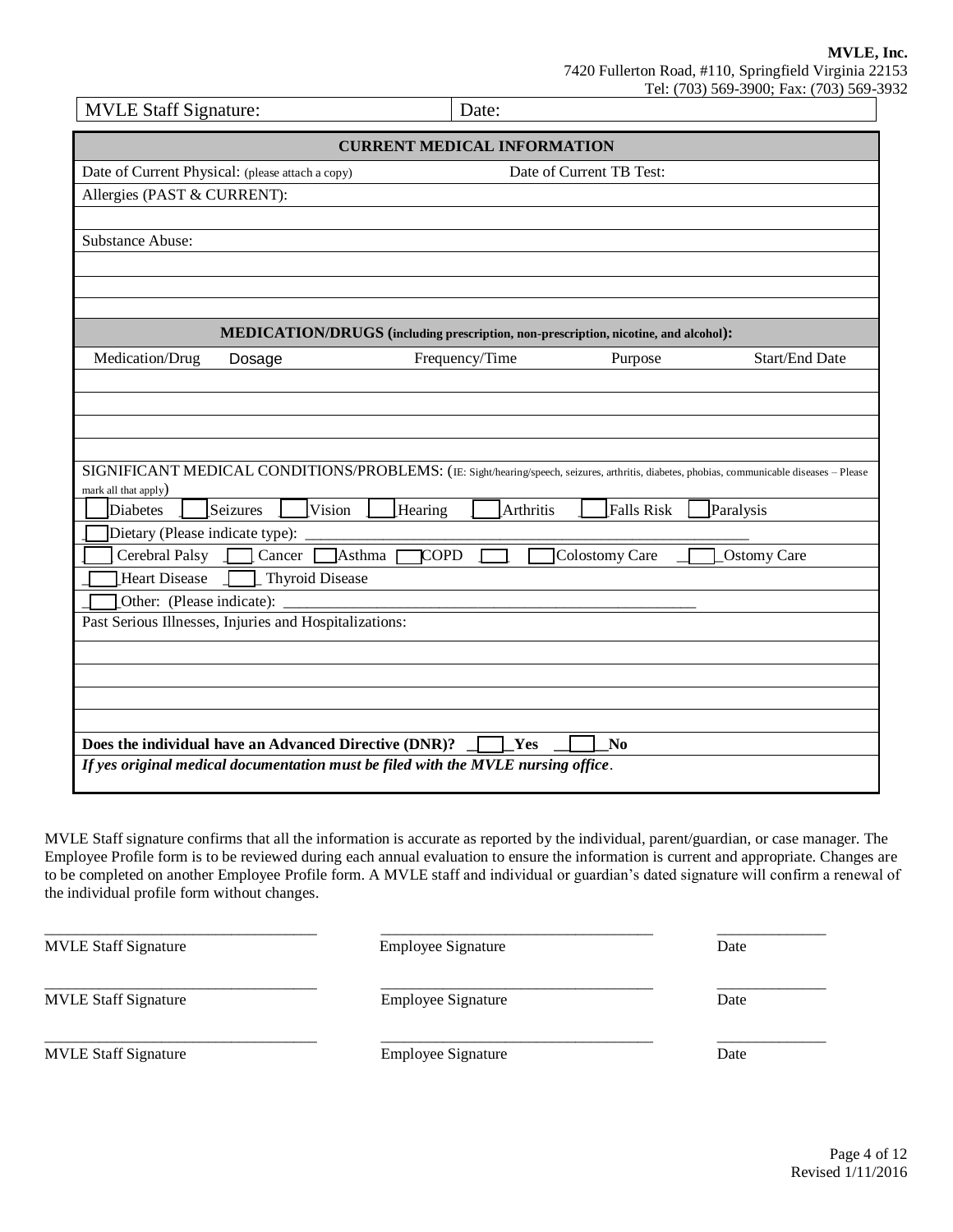# *MVLE Vocational Functional Analysis Survey*

This survey has been adapted from the "Level of Functioning Survey" that has been provided by DMAS. Please complete to the best of your ability.

*Name of Person Surveyed: \_\_\_\_\_\_\_\_\_\_\_\_\_\_\_\_\_\_\_\_\_\_\_\_\_\_\_\_\_\_\_\_\_\_\_\_\_\_\_\_\_\_* 

#### **Definition of Terms:**

- "Never" means that the behavior does not occur.
- "Rarely" means that the behavior occurs quarterly or less.
- "Sometimes" means that the behavior occurs once a month or less.
- "Often" means that the behavior occurs 2-3 times a month.
- "Regularly" means that the behavior occurs weekly or more.

#### **1. Health Status: How often is care or supervision by a licensed nurse or person certified in medication administration required for the following?** (Please check one number for each statement)

|    |                                                                                                       | Never | Rarely Sometimes Often           | Regularly |
|----|-------------------------------------------------------------------------------------------------------|-------|----------------------------------|-----------|
|    | Medication administration and/or evaluation for                                                       |       |                                  |           |
|    | Direct services such as care for lesions, dressings, and treatments                                   |       |                                  |           |
|    |                                                                                                       |       |                                  |           |
|    |                                                                                                       |       |                                  |           |
|    |                                                                                                       |       |                                  |           |
|    | Motor disabilities which interfere with all activities of daily living                                |       |                                  |           |
|    |                                                                                                       |       |                                  |           |
|    |                                                                                                       |       |                                  |           |
|    |                                                                                                       |       |                                  |           |
|    | Observation for nutritional problems<br>Has a diagnosis of a chronic disease and                      |       |                                  |           |
|    |                                                                                                       |       |                                  |           |
| 2. | <b>Communication</b> (Please check one number for each statement)                                     |       |                                  |           |
|    |                                                                                                       | Never | Rarely Sometimes Often Regularly |           |
|    | Indicate wants by pointing, vocal noises, facial expressions or signs $1\Box$ $2\Box$ $4\Box$ $5\Box$ |       |                                  |           |
|    | Use simple words, phrases, short sentences with or without                                            |       |                                  |           |
|    | Ask for at least 10 things using appropriate names with or without                                    |       |                                  |           |
|    |                                                                                                       |       |                                  |           |
|    | Understand simple words, phrases or instructions containing prepositions                              |       |                                  |           |

Communicate in an easily understood manner ............................................ 1 .......... 2 .......... 3 .......... 4 .......... 5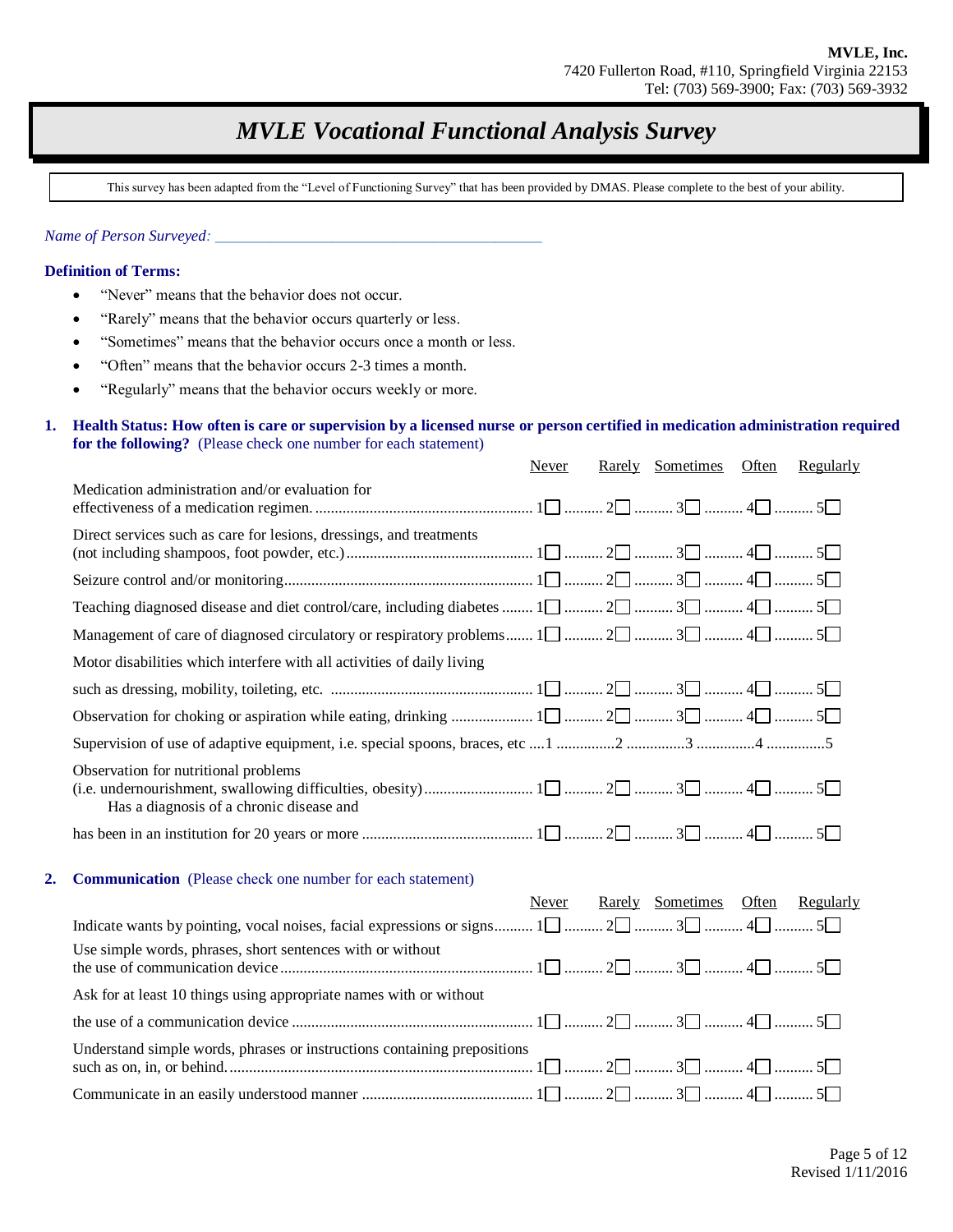**MVLE, Inc.** 7420 Fullerton Road, #110, Springfield Virginia 22153 Tel: (703) 569-3900; Fax: (703) 569-3932

| Identify self, place or residence and significant others with or without |  |  |  |
|--------------------------------------------------------------------------|--|--|--|
|                                                                          |  |  |  |
|                                                                          |  |  |  |

#### **3. Task Learning Skills: How often does this individual perform the following activities?** (Please check one number for each statement)

| Never | Rarely Sometimes Often Regularly |  |
|-------|----------------------------------|--|
|       |                                  |  |
|       |                                  |  |
|       |                                  |  |
|       |                                  |  |
|       |                                  |  |
|       |                                  |  |
|       |                                  |  |
|       |                                  |  |
|       |                                  |  |

#### **4. Personal/Self Care: Can this individual, without assistance, currently perform the following tasks?** (Please check one number for each statement)

|                                                           | Never | Rarely Sometimes Often | Regularly |
|-----------------------------------------------------------|-------|------------------------|-----------|
| Perform toileting functions: i.e. maintain bladder and    |       |                        |           |
| Perform eating/feeding functions: i.e. drink liquids and  |       |                        |           |
| Perform bathing functions: <i>i.e.</i> washes hands after |       |                        |           |
|                                                           |       |                        |           |
| Dress self completely after performing toileting,         |       |                        |           |

#### **5. Mobility: Can this individual, without assistance, currently perform the following tasks?** (Please check one number for each statement)

|  | Never Rarely Sometimes Often Regularly |  |
|--|----------------------------------------|--|
|  |                                        |  |
|  |                                        |  |
|  |                                        |  |
|  |                                        |  |
|  |                                        |  |
|  |                                        |  |
|  |                                        |  |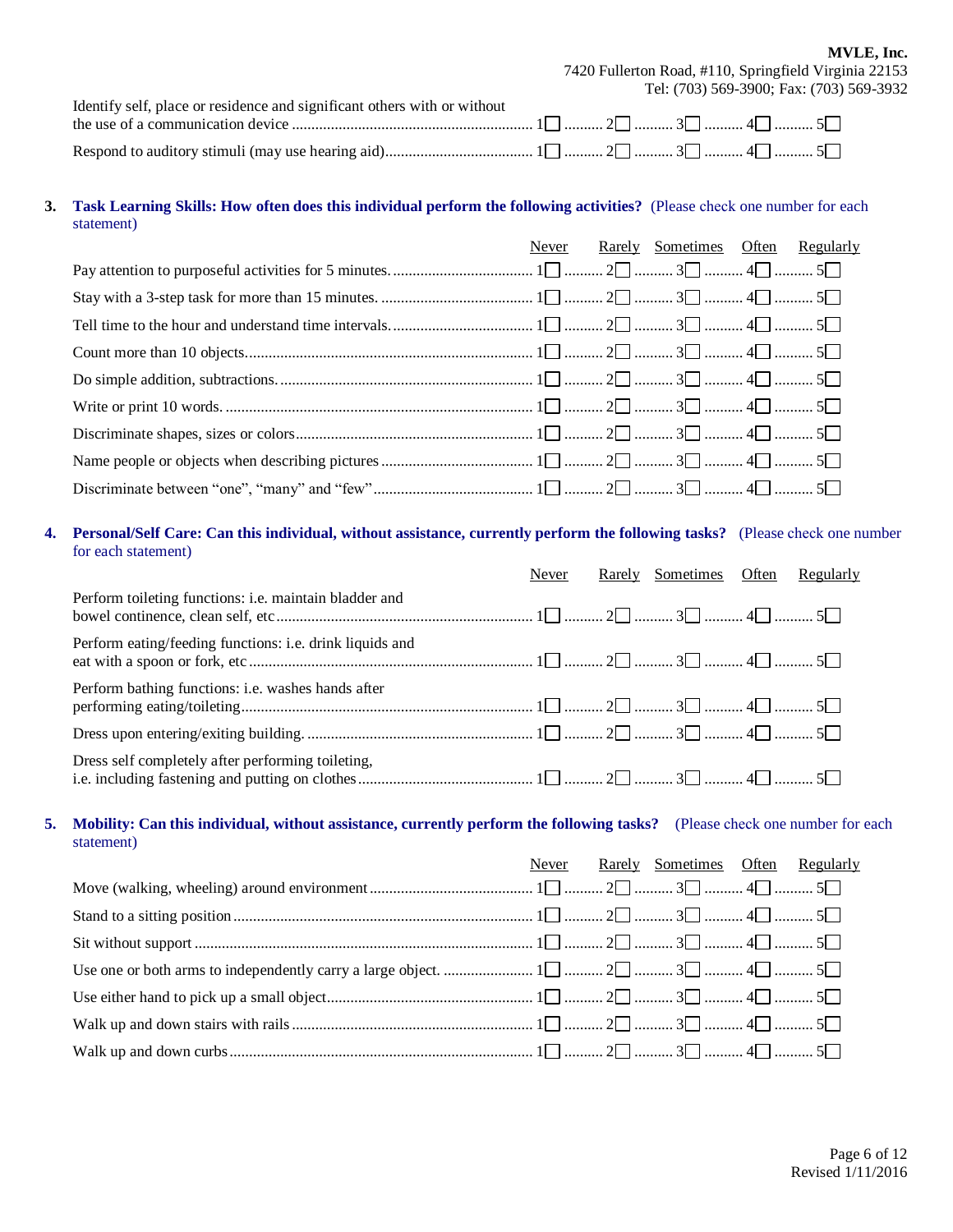#### **MVLE, Inc.**

7420 Fullerton Road, #110, Springfield Virginia 22153 Tel: (703) 569-3900; Fax: (703) 569-3932

| 6. Behavior: How often does this individual perform the following behaviors? (Please check one number for each statement) |  |                                        |  |
|---------------------------------------------------------------------------------------------------------------------------|--|----------------------------------------|--|
|                                                                                                                           |  | Never Rarely Sometimes Often Regularly |  |
|                                                                                                                           |  |                                        |  |
|                                                                                                                           |  |                                        |  |
|                                                                                                                           |  |                                        |  |

Respond to others in a socially unacceptable manner without undue anger, frustration or hostility.. ........................................................... 1 .......... 2 .......... 3 .......... 4 .......... 5

#### **7. Community Living Skills: Can this individual, without assistance, currently perform the following activities?** (Please check one number for each statement)

|                                                                                                                                                                 | Never | Rarely Sometimes Often Regularly |  |
|-----------------------------------------------------------------------------------------------------------------------------------------------------------------|-------|----------------------------------|--|
|                                                                                                                                                                 |       |                                  |  |
|                                                                                                                                                                 |       |                                  |  |
|                                                                                                                                                                 |       |                                  |  |
|                                                                                                                                                                 |       |                                  |  |
| Recognize survival signs/words:<br>i.e. stop and go traffic lights, police, men or women restrooms, danger, etc $1 \square$ $2 \square$ $4 \square$ $5 \square$ |       |                                  |  |
|                                                                                                                                                                 |       |                                  |  |
| Safety navigate in offsite, community-based,                                                                                                                    |       |                                  |  |
|                                                                                                                                                                 |       |                                  |  |

#### **Person Completing Evaluation:**

**Name (Please Print) Relationship to Individual** 

**\_\_\_\_\_\_\_\_\_\_\_\_\_\_\_\_\_\_\_\_\_\_\_\_\_\_\_\_\_\_\_\_ \_\_\_\_\_\_\_\_\_\_\_\_\_\_\_\_\_\_\_\_\_\_\_\_\_\_\_\_\_\_\_\_**

**\_\_\_\_\_\_\_\_\_\_\_\_\_\_\_\_\_\_\_\_\_\_\_\_\_\_\_\_\_\_\_\_ \_\_\_\_\_\_\_\_\_\_\_\_\_\_\_\_\_\_\_\_\_\_\_\_\_\_\_\_\_\_\_\_**

**Signature Date (Month/Day/Year)**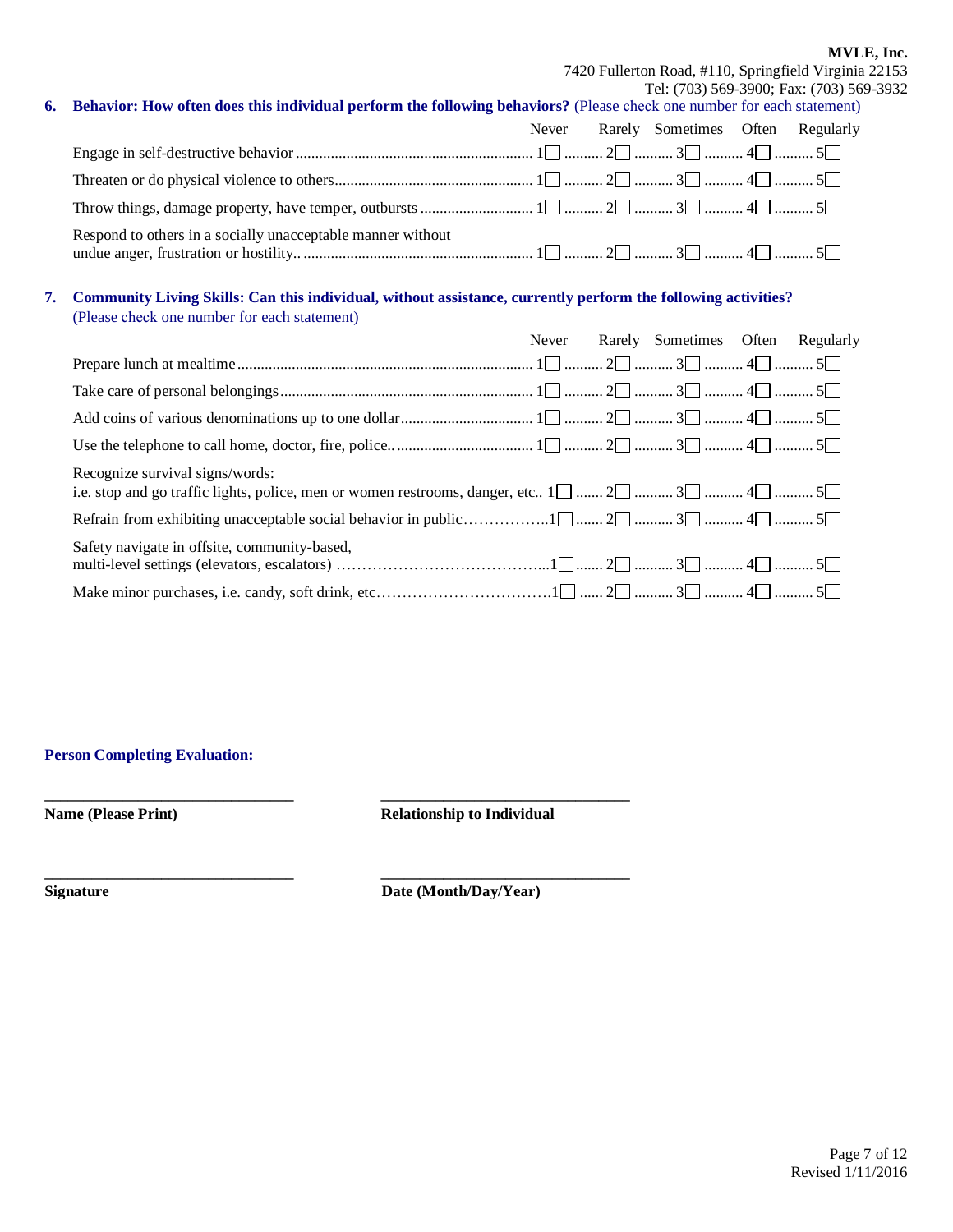## **LEARNING STYLE PROFILE**

| Name:            |                                              | Medicaid #:                                                                                                                                                                                                                                                                                                                                                                          |            | <b>Report Date:</b> |
|------------------|----------------------------------------------|--------------------------------------------------------------------------------------------------------------------------------------------------------------------------------------------------------------------------------------------------------------------------------------------------------------------------------------------------------------------------------------|------------|---------------------|
|                  | Completed by (please include title, agency): |                                                                                                                                                                                                                                                                                                                                                                                      | Signature: |                     |
| Directions:      |                                              | Please comment on all of the following topics using the guidelines provided in the<br>parentheses. You may use the reverse side should you require more space.                                                                                                                                                                                                                       |            |                     |
|                  |                                              | COMMUNICATION (Types of communication or combination of these which enable the learner to learn a new task in the most efficient<br>manner: physical (proprioceptive, kinaesthetic, tactile (hand-over-hand, use of jigs), visual (sign language, gestures, pictures/symbols,<br>modelling/demonstration), auditory (verbal) -- level of understanding of basic concepts/directions) |            |                     |
|                  |                                              | ENVIRONMENTAL CONDITIONS (Optimal staff ratio, peer grouping, room size, temperature, noise level, lighting, etc)                                                                                                                                                                                                                                                                    |            |                     |
| motivation, etc) |                                              | REINFORCERS / MOTIVATORS (Optimal reinforcement frequency and type - e.g., food, music, praise, money, points, quotas, self-                                                                                                                                                                                                                                                         |            |                     |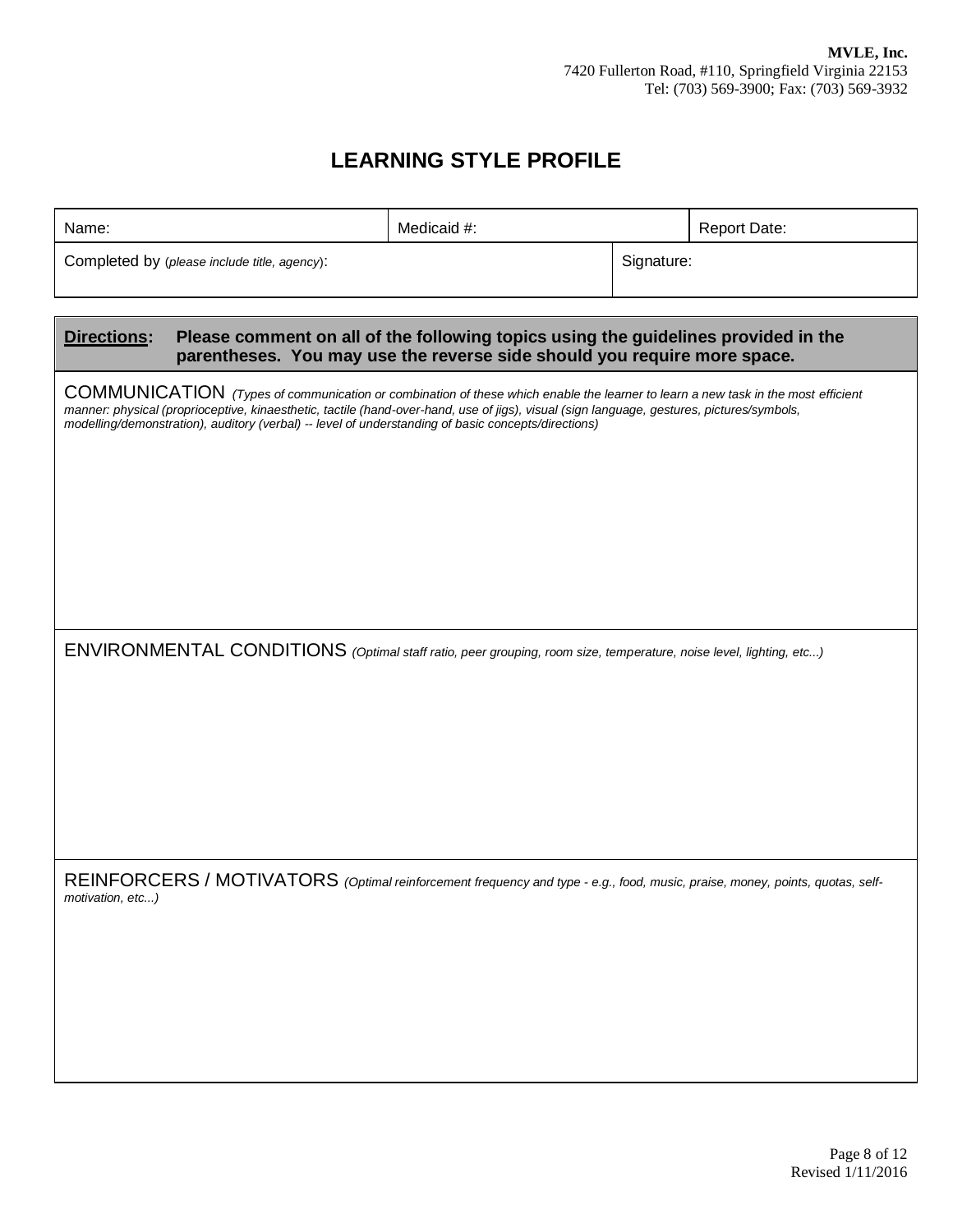| INDIVIDUAL APPROACH TO TASK (Response to new stimuli (attention level, fear, acclimation rate), attention to task (new and old),<br>distractions, processing of information, motivation, dependence on supervision, prompts, and rewards, amount of practice necessary before spontaneity<br>of task, degree of spontaneity, problem solving skills, etc) |                                                                   |                                                                                                                              |
|-----------------------------------------------------------------------------------------------------------------------------------------------------------------------------------------------------------------------------------------------------------------------------------------------------------------------------------------------------------|-------------------------------------------------------------------|------------------------------------------------------------------------------------------------------------------------------|
| RETENTION AND GENERALIZATION (application of skill to new situation, recall over time, frequency of review for<br>maintenance, etc.)                                                                                                                                                                                                                      |                                                                   |                                                                                                                              |
| OBSTACLES TO PROGRESS (interfering behaviours, medical problems, personal/social adjustment, physical impairments, use of<br>adaptive equipment, etc.)                                                                                                                                                                                                    |                                                                   |                                                                                                                              |
| SELF-ADVOCACY: (Check all that apply)<br>Requests assistance when needed<br>Expresses needs<br>Identifies disability in functional terms<br>Appropriately assertive – internalises frustrations<br>Accesses resources<br>Other (describe)                                                                                                                 | <b>Drives</b><br>Uses recreational facilities<br>Other (describe) | COMMUNITY ACCESS: (Check all that apply)<br>Uses public transportation with support<br>Uses community resources with support |
| WORKER CHARACTERISTICS: (Check all that apply)<br>Dependable<br>Accurate<br>Motivated to work<br>Demonstrates appropriate speed<br>Persistent<br>Adaptable to change<br>Independent worker<br>Appropriate problem solving skills                                                                                                                          |                                                                   | Communicates appropriately<br>High quality of work<br>Maintains stamina<br>Exhibits self-awareness                           |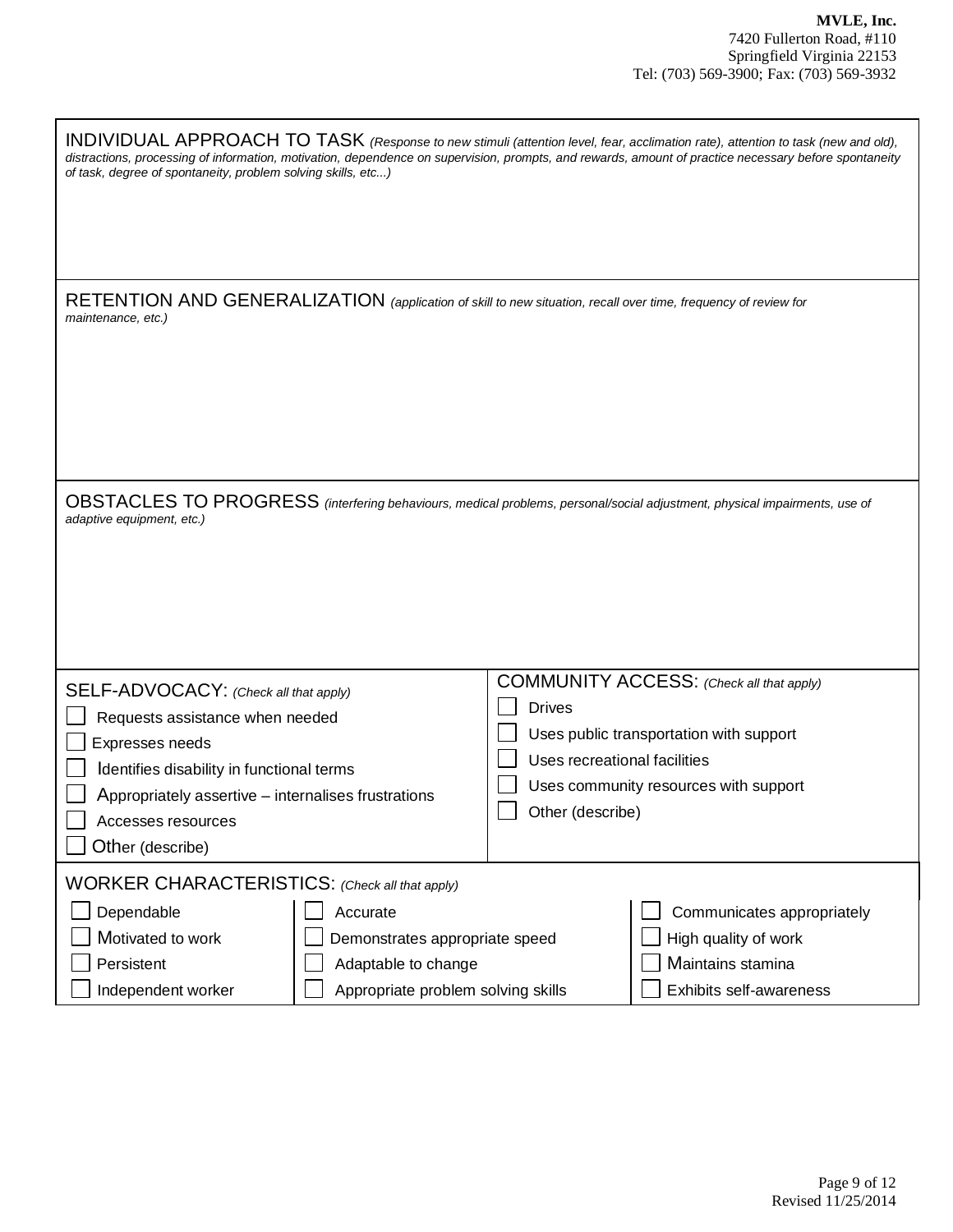## **Behavior Intake Questionnaire**

In order to better assist MVLE staff in developing an appropriate support plan to meet this individual's needs, it is critical to have complete and up-to-date information as part of our intake process. This includes a full description of the individual's behavioral repertoire, both past and present. The questionnaire below may be completed individually or collaboratively by those involved in the person's daily habilitation.

| Length of Time Providing Service/Care (# months, years) ________________               |                                                                                                                             |
|----------------------------------------------------------------------------------------|-----------------------------------------------------------------------------------------------------------------------------|
| following:                                                                             | Applicant's Behavioral Challenges (please indicate the frequency, severity of the behavior by answering the                 |
|                                                                                        | 1. Has the individual ever demonstrated aggression toward others? No $\Box$ Yes $\Box$                                      |
| other________                                                                          | 2. If "Yes," when was the last incident? Date at: home________ school_______ work_______                                    |
| others (i.e., in the community) $\Box$                                                 | <b>a.</b> Toward (check all that apply): staff peers $\Box$ family members $\Box$                                           |
| open palm, pinches, pulls hair, etc.):                                                 | 3. Please describe how aggressive behavior is typically performed in observable terms (i.e., hits with an                   |
|                                                                                        | ,我们也不能在这里的时候,我们也不能在这里的时候,我们也不能会在这里的时候,我们也不能会在这里的时候,我们也不能会在这里的时候,我们也不能会在这里的时候,我们也不                                           |
|                                                                                        | <b>a.</b> Average frequency (i.e., $\#$ times/day/week/month): $\_\_\_\_\_\_\_\_\_\_\_\_\_\_\_\_\_\_\_\_\_\_\_\_\_\_\_\_\_$ |
| wounds/broken bones): $\frac{1}{\sqrt{1-\frac{1}{2}} \cdot \frac{1}{2}}$               | <b>b.</b> Average intensity (i.e., mild=no injury moderate=causes bruising/abrasion high=causes open                        |
| 4. Has the individual ever demonstrated self-injurious behavior?: No $\Box$ Yes $\Box$ |                                                                                                                             |
| other_                                                                                 | a. If "Yes," when was the last incident? Date at: home________ school_______ work_______                                    |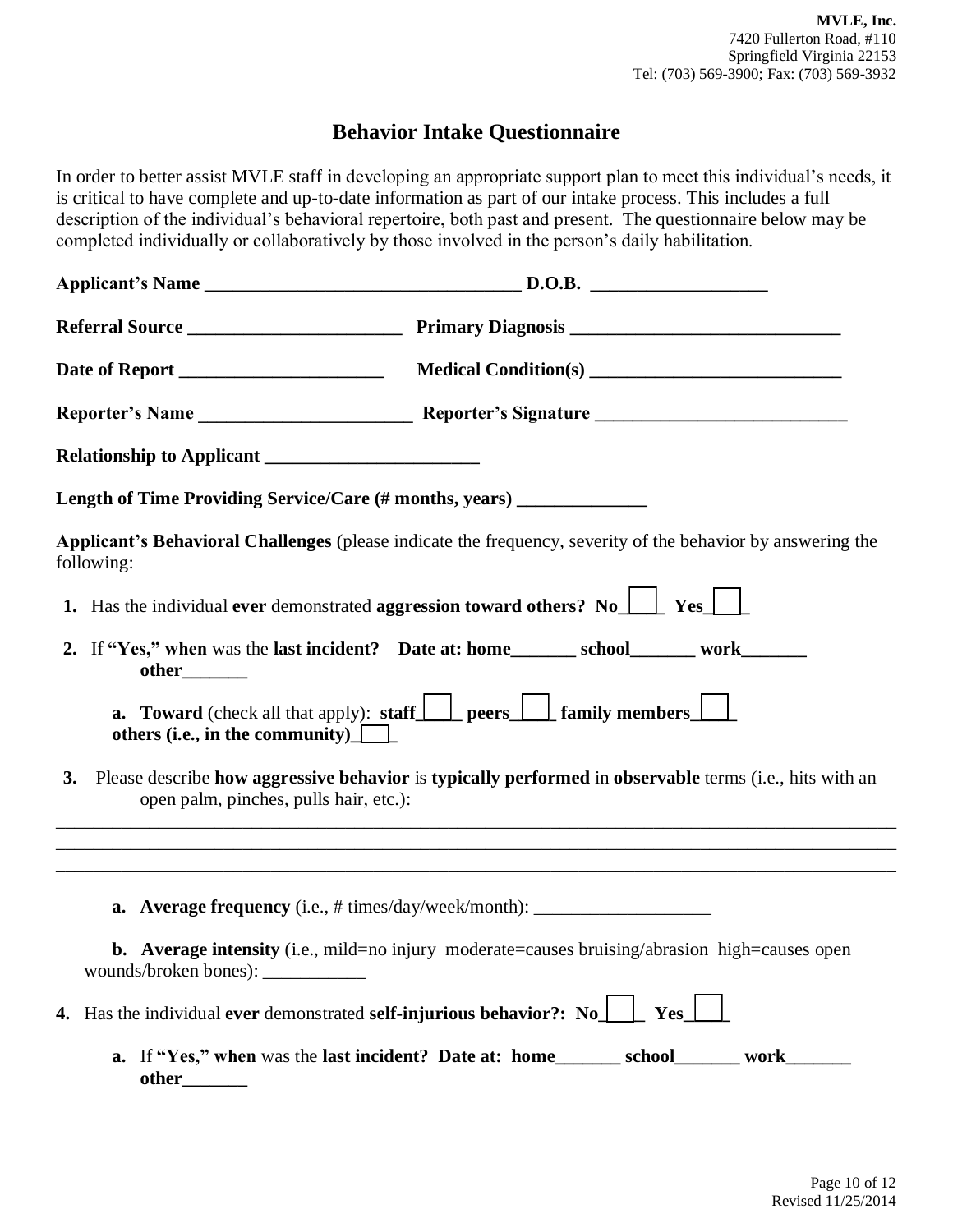**5.** Please describe **how self-injurious behavior** is **typically performed** in **observable** terms (i.e., bangs head on walls/objects, picks at skin, hits side of face with closed fist, etc.):

\_\_\_\_\_\_\_\_\_\_\_\_\_\_\_\_\_\_\_\_\_\_\_\_\_\_\_\_\_\_\_\_\_\_\_\_\_\_\_\_\_\_\_\_\_\_\_\_\_\_\_\_\_\_\_\_\_\_\_\_\_\_\_\_\_\_\_\_\_\_\_\_\_\_\_\_\_\_\_\_\_\_\_\_\_\_\_\_\_\_

| <b>a.</b> Average frequency (i.e., # times/day/week/month): __________________________                                                                                                                                               |
|--------------------------------------------------------------------------------------------------------------------------------------------------------------------------------------------------------------------------------------|
| <b>b.</b> Average intensity (i.e., mild=no injury moderate=causes bruising/abrasion high=causes open                                                                                                                                 |
| 6. Has the individual ever demonstrated any other disruptive, interfering or dangerous behaviors?:<br>$\bf{No}$ $\Box$ Yes $\Box$                                                                                                    |
| a. If "Yes," when was the last incident? Date at: home_______ school_______ work_______                                                                                                                                              |
| other________                                                                                                                                                                                                                        |
| 7. Please describe any other disruptive, interfering or dangerous behaviors that the individual<br>demonstrates or has demonstrated in the past (i.e., elopement, property destruction, opposition, tantrum) in<br>observable terms: |
| <b>a.</b> Average frequency (i.e., # times/day/week/month): __________________________                                                                                                                                               |

**9. When** do(es) the behavior(s) usually occur? [State specific antecedent(s) for each behavior noted above (i.e., self-injurious behavior follows the presentation of an instructional demand, tantrum follows denied access to a desired item/activity, etc.)].

\_\_\_\_\_\_\_\_\_\_\_\_\_\_\_\_\_\_\_\_\_\_\_\_\_\_\_\_\_\_\_\_\_\_\_\_\_\_\_\_\_\_\_\_\_\_\_\_\_\_\_\_\_\_\_\_\_\_\_\_\_\_\_\_\_\_\_\_\_\_\_\_\_\_\_\_\_\_\_\_\_\_\_\_\_\_\_\_\_\_ \_\_\_\_\_\_\_\_\_\_\_\_\_\_\_\_\_\_\_\_\_\_\_\_\_\_\_\_\_\_\_\_\_\_\_\_\_\_\_\_\_\_\_\_\_\_\_\_\_\_\_\_\_\_\_\_\_\_\_\_\_\_\_\_\_\_\_\_\_\_\_\_\_\_\_\_\_\_\_\_\_\_\_\_\_\_\_\_\_\_

\_\_\_\_\_\_\_\_\_\_\_\_\_\_\_\_\_\_\_\_\_\_\_\_\_\_\_\_\_\_\_\_\_\_\_\_\_\_\_\_\_\_\_\_\_\_\_\_\_\_\_\_\_\_\_\_\_\_\_\_\_\_\_\_\_\_\_\_\_\_\_\_\_\_\_\_\_\_\_\_\_\_\_\_\_\_\_\_\_\_ \_\_\_\_\_\_\_\_\_\_\_\_\_\_\_\_\_\_\_\_\_\_\_\_\_\_\_\_\_\_\_\_\_\_\_\_\_\_\_\_\_\_\_\_\_\_\_\_\_\_\_\_\_\_\_\_\_\_\_\_\_\_\_\_\_\_\_\_\_\_\_\_\_\_\_\_\_\_\_\_\_\_\_\_\_\_\_\_\_\_

\_\_\_\_\_\_\_\_\_\_\_\_\_\_\_\_\_\_\_\_\_\_\_\_\_\_\_\_\_\_\_\_\_\_\_\_\_\_\_\_\_\_\_\_\_\_\_\_\_\_\_\_\_\_\_\_\_\_\_\_\_\_\_\_\_\_\_\_\_\_\_\_\_\_\_\_\_\_\_\_\_\_\_\_\_\_\_\_\_\_ \_\_\_\_\_\_\_\_\_\_\_\_\_\_\_\_\_\_\_\_\_\_\_\_\_\_\_\_\_\_\_\_\_\_\_\_\_\_\_\_\_\_\_\_\_\_\_\_\_\_\_\_\_\_\_\_\_\_\_\_\_\_\_\_\_\_\_\_\_\_\_\_\_\_\_\_\_\_\_\_\_\_\_\_\_\_\_\_\_\_

**10.** What is the **most effective** method to **interrupt** or **redirect** the behavior(s) to **a positive alternative?**